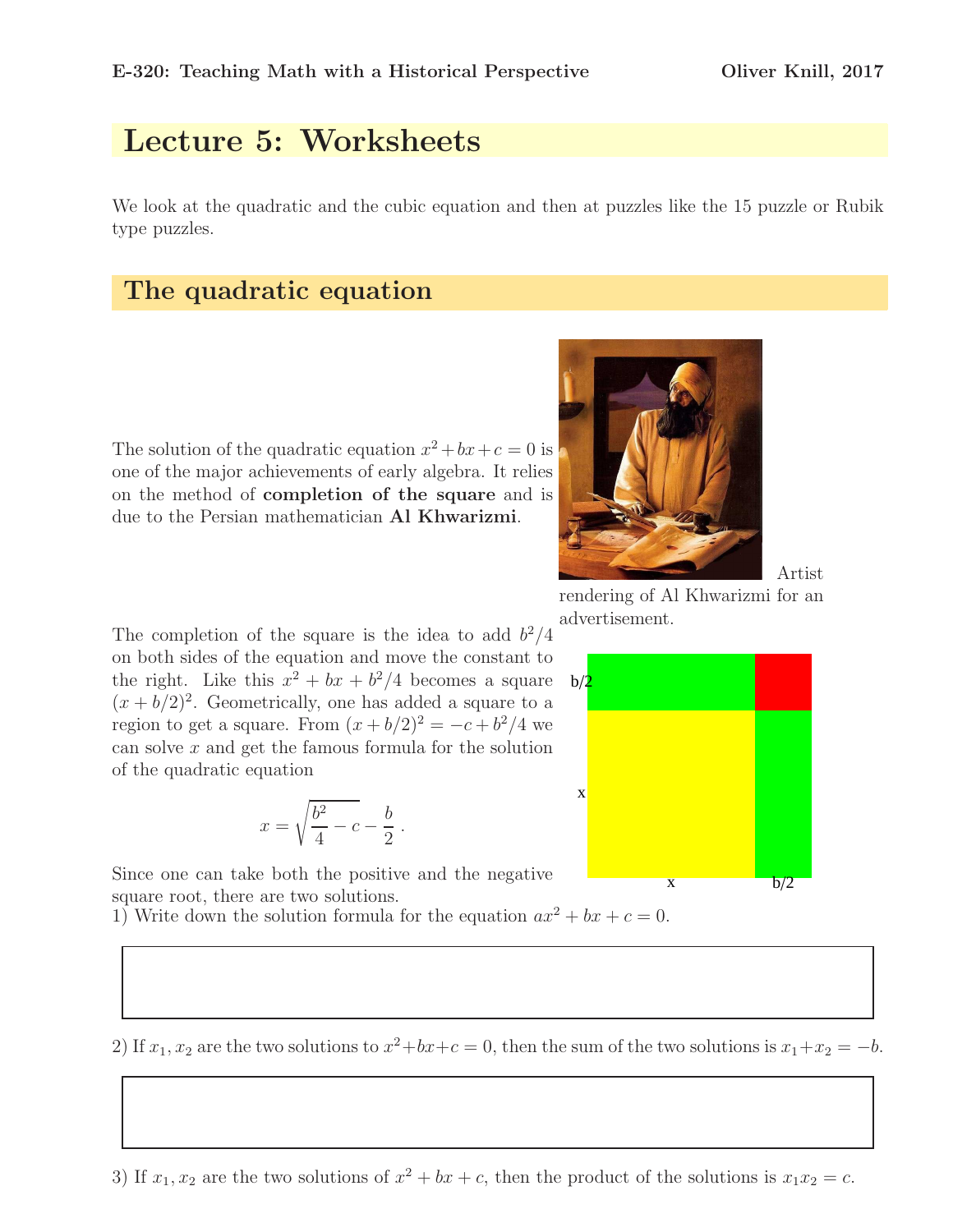4) What are the solutions to is  $x^4 - 4x^2 + 3 = 0$ ?

5) Find the solutions to  $x^6 - 4x^4 + 3x^2 = 0$ .

#### The cubic equation

1) Lets look at the cubic equation  $x^3 - 7x + 6$ . Can you figure out the roots?

2) Verify that if a, b, c are solutions to a cubic equation satisfy  $a + b + c = 0$  if and only if it is depressed:  $x^3 + px + q = 0$ . Hint: Write  $(x - a)(x - b)(x - c)$ .

### Lecture 5: Symmetry groups

We look at all the rotational symmetries of a square and realize it as a group. Then, we do the same for all rotational and reflection symmetries of a rectangle.

#### The rotation symmetries of a square

Given a square in the plane centered at the origin. We can rotate the square by 90, 180 or 270 degrees and get the same shape. Given two such rotations, we can perform one after the other and get an other rotation. All the rotations leaving the square invariant form a group: one can "add" these operations and get a new operation.

|                                                                                           |  | $\text{turn } 0$ $\text{turn } 90$ $\text{turn } 180$ $\text{turn } 270$ |
|-------------------------------------------------------------------------------------------|--|--------------------------------------------------------------------------|
| $\tan 0$                                                                                  |  | $\vert$ turn 0 turn 90 turn 180 turn 270                                 |
| $\vert$ turn 90 $\vert$ turn 90 $\vert$ turn 180 $\vert$ turn 270 $\vert$ turn 0          |  |                                                                          |
| $\vert$ turn 180 $\vert$ turn 180 $\vert$ turn 270 $\vert$ turn 0 $\vert$ turn 90 $\vert$ |  |                                                                          |
| $\vert$ turn 270 $\vert$ turn 270 $\vert$ turn 0 $\vert$ turn 90 $\vert$ turn 180 $\vert$ |  |                                                                          |



We can write the **multiplication table** in a more compact way by writing 1 for the turn 90 degrees, 2 for the turn 180 degrees and 3 for the turn 270 degrees: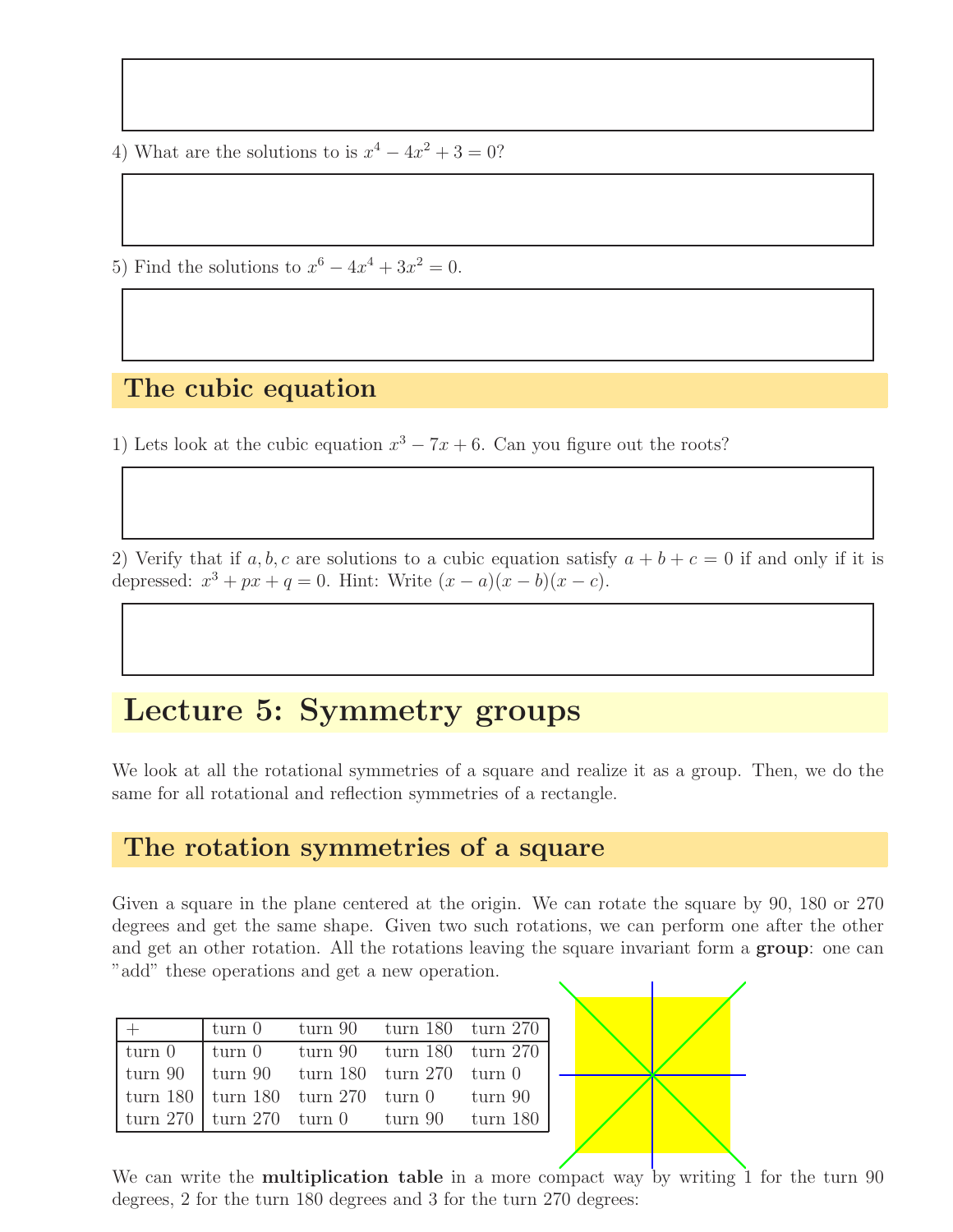|                | 0        |                | $\dot{ }$ | 3       |
|----------------|----------|----------------|-----------|---------|
|                | $\theta$ |                | 2         | 3       |
|                |          | $\overline{2}$ | 3         | ( )     |
| $\overline{2}$ | 2        | 3              | 4         |         |
| 3              | 3        | 0              | 0         | $\cdot$ |

If we look at all rotations and reflections which leave the square invariant, there are 8 group elements. Beside the four rotations, we have 2 reflections at the diagonals and 2 reflections at the main axes.

1) What do you obtain if you reflect at the x axes, then reflect at the diagonal  $x=y$ ?

2) What do you obtain if you reflect first at the diagonal  $x=y$  and the reflect at the x axes?

3) We have seen above that the rotations which leave the square invariant, form a group which satisfies  $xy = yx$ . It is commutative. Does the group of rotations and reflections form a symmetry group which is commutative?

### The symmetries of a rectangle

Assume now we have a rectangle which is not a square. We look at all possible symmetries of this object. They include the identity, the refection at the axes as well as the reflection at the center (which is a turn 180 degrees).

4) What do you obtain if you compose a reflection at the x-axes with the reflection at the y-axes?

5) Is the symmetry group of a rectangle commutative?

The rotational symmetry group as well as the full rotation-reflection symmetry group can be introduced for any geometrical object. Like triangles, cubes, octahedrons or polyhedra for tilings in the plane. Understanding the symmetries of an object produces a link between algebra and geometry.